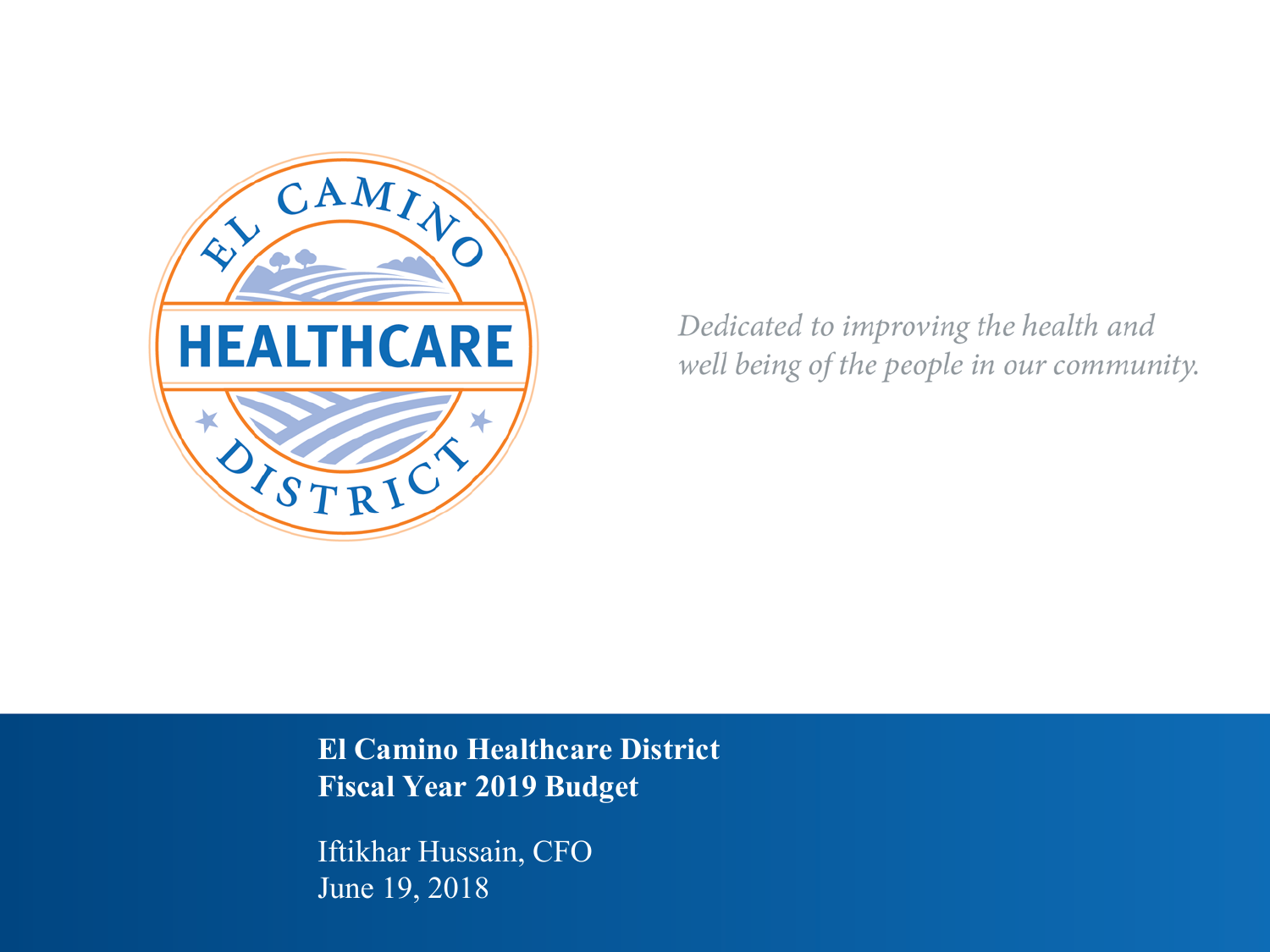## **Basis of the El Camino Healthcare District FY 2019 Budget**

- *The District budget is first shown in "stand-alone" format, including those transactions which occur at the District level.*
	- This presentation will cover the assumptions driving the District's budget and will provide information on District–level revenues and expenditures.
	- $\triangleright$  The budget for El Camino Hospital and its affiliates was reviewed at the hospital's joint finance committee meeting and special board meeting on May 29th. Those meetings were both noticed on the hospital's website and were open to the public. Additional information on the budget for El Camino Hospital and its affiliates is available on the hospital's website ([www.elcaminohospital.org](http://www.elcaminohospital.org/)).
- *The District budget is also shown in consolidated format in this presentation as it is the District's responsibility to approve the consolidated budget.*

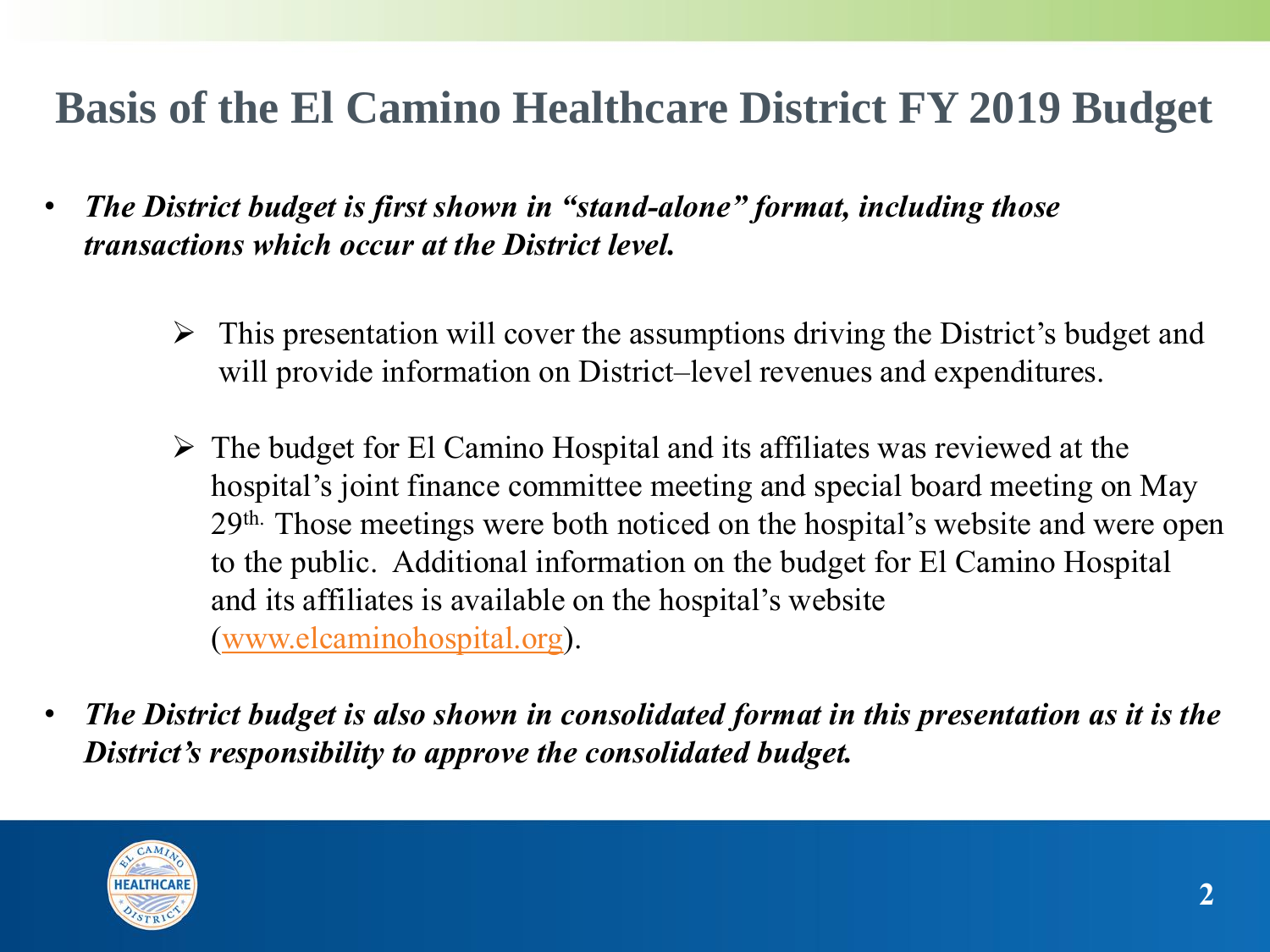# **Major Assumptions – El Camino Healthcare District**

#### *Information excludes El Camino Hospital & its affiliates*

- Other Operating Revenue is based on the existing ground lease agreement.
- Operating Expenses are based on historical information with adjustments made for non-recurring events.
- Community Benefit Support fee for Fiscal Year 2019 was negotiated on June 1, pursuant to the Statement of Work approved by ECHD Board on May 1, 2013 (see page 4 for recap of payments).
- Supplies and Other Expenses includes modest increases for Direct Mail material, website development, advertising and postage. The District's association dues expect to remain constant (ACHD at \$25,000; CA Special Districts and SC County Special Districts at \$7,000).
- Depreciation is based on assets (YMCA/Park Pavilion) currently in service, as there is no new capital spending expected at the District level in Fiscal Year 2019. The YMCA/Park Pavilion will be fully depreciated at the end of Fiscal Year 2019.
- Expenses related to the G.O. bonds are based on the 2017 G.O. Refunding outcomes and required payment schedules.
- Investment income is based on the expected short-term rate of return for those funds.
- Community Benefit expenditures are based on the Community Benefit plan.
- IGT Medi-Cal (PRIME) program It is expected that the District/Hospital will participate in the program again this year.

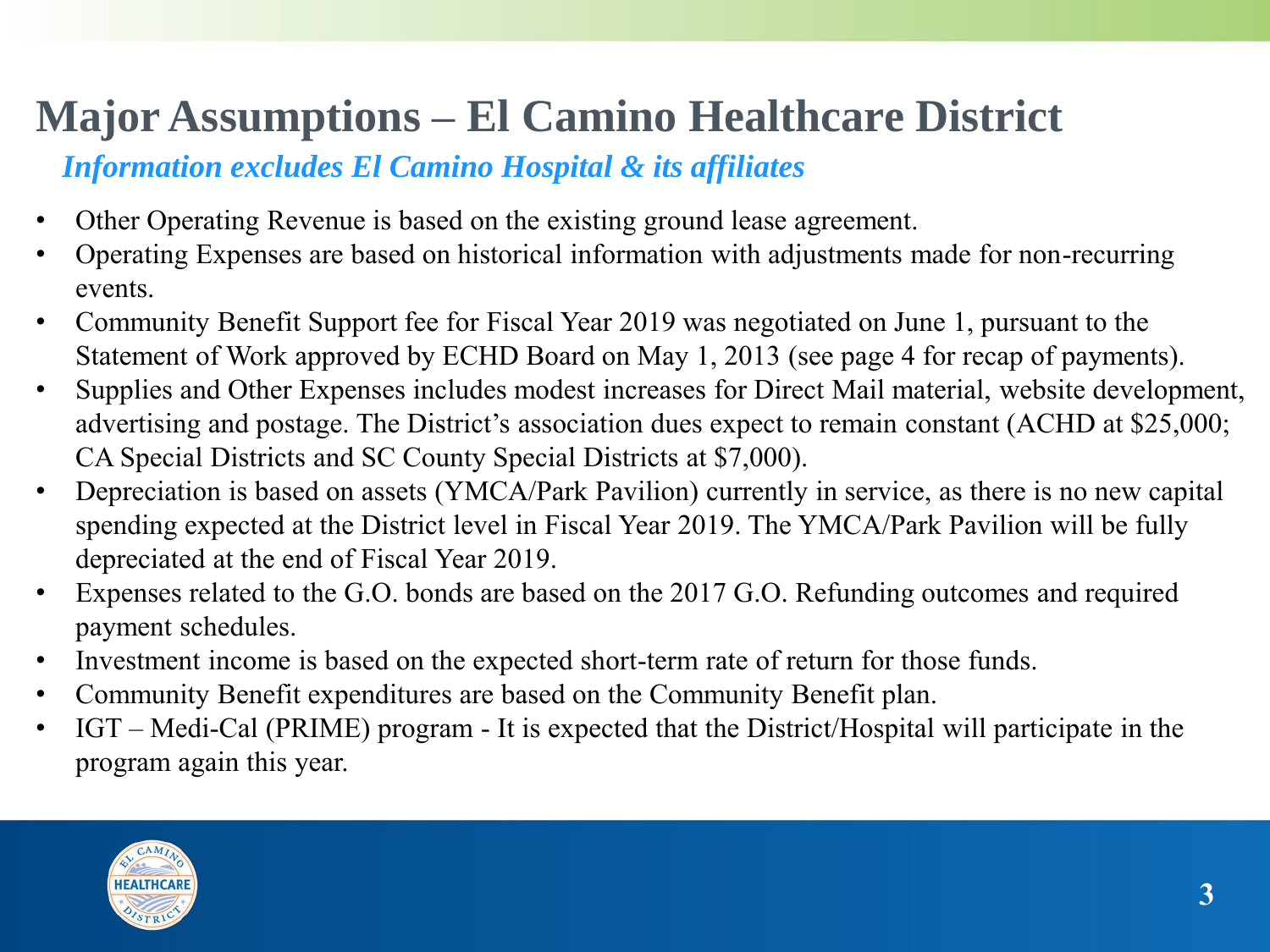## **El Camino Healthcare District**

#### **MANAGEMENT SERVICES AGREEMENT PAYMENTS FROM ECHD TO ECH**

#### **FY2012 - FY2018**

| <b>FISCAL YEAR</b> | <b>ADMINISTRATIVE FEE</b> | <b>COMMUNITY BENEFIT FEE</b> |
|--------------------|---------------------------|------------------------------|
|                    |                           |                              |
| <b>FY2012</b>      | \$<br>10,000.00           | \$                           |
| <b>FY2013</b>      | \$<br>10,000.00           | \$                           |
| <b>FY2014</b>      | \$<br>10,000.00           | \$<br>248,000.00             |
| <b>FY2015</b>      | \$<br>10,000.00           | \$<br>296,000.00             |
| <b>FY2016</b>      | \$<br>10,000.00           | \$<br>312,286.00             |
| <b>FY2017</b>      | \$<br>10,000.00           | \$<br>370,140.00             |
| <b>FY2018</b>      | \$<br>10,000.00           | \$<br>370,140.00             |

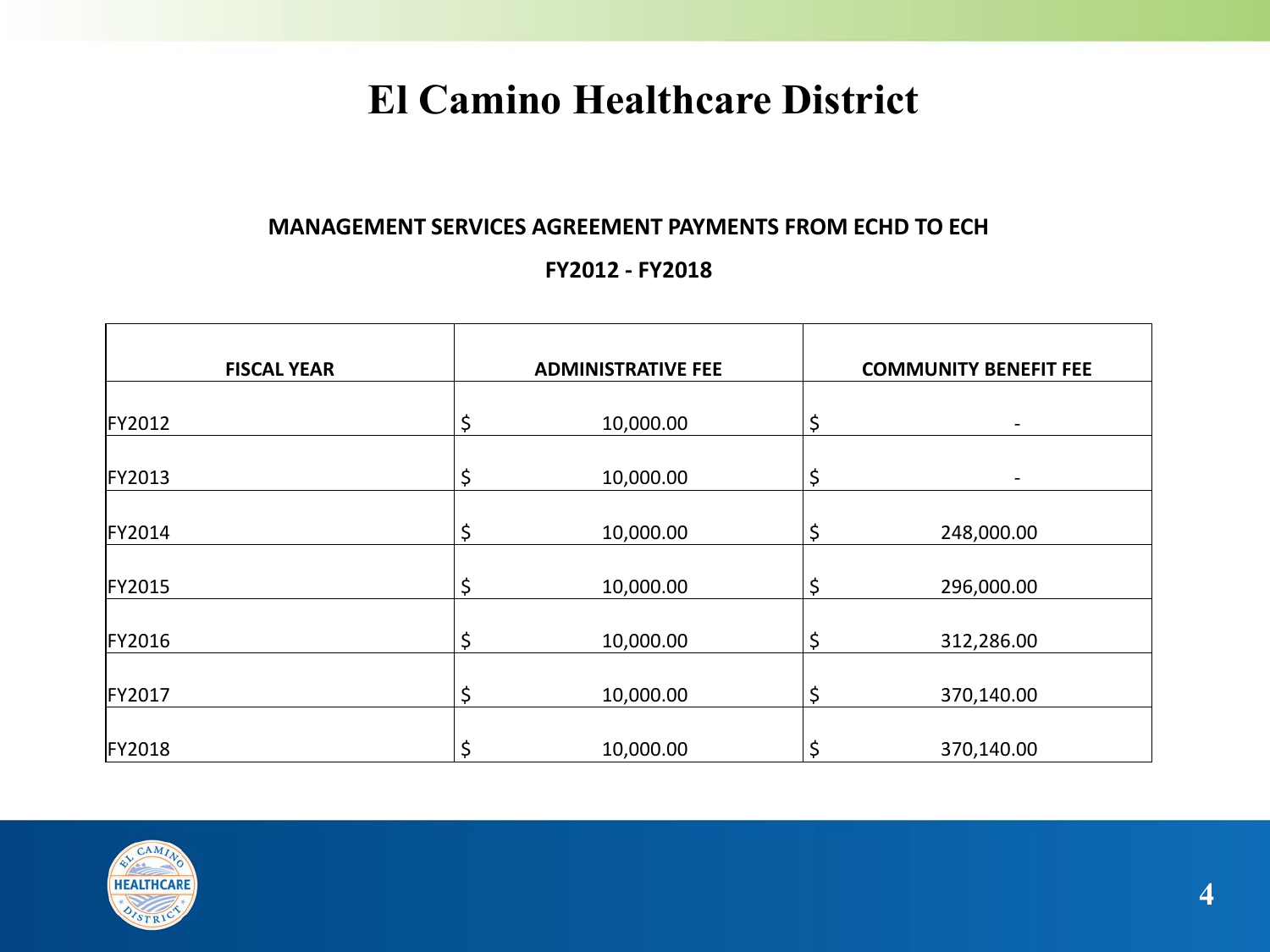#### **El Camino Healthcare District**  *Information excludes El Camino Hospital & its affiliates*  **(In 000s)**

|     |                                                |                      |               |                              | Change      |           |
|-----|------------------------------------------------|----------------------|---------------|------------------------------|-------------|-----------|
|     |                                                |                      | <b>FY2018</b> |                              | Favorable / |           |
|     | <b>Revenues</b>                                | <b>FY2017 Actual</b> | Annualized    | FY 2019 Budget (Unfavorable) |             | % Change  |
|     | (A) Other Operating Revenue                    | 90                   | 92            | 96                           | 4           | 4.1%      |
|     | (B) Unrestricted M&O Property Taxes            | 7,658                | 8,025         | 8,429                        | 404         | 5.0%      |
|     | (B) Restricted M&O Taxes                       | 6,959                | 7,547         | 8,300                        | 753         | 10.0%     |
| (B) | Taxes Levied for Debt Service                  | 10,679               | 10,316        | 10,200                       | (116)       | $-1.1%$   |
|     | (B) Investment Income                          | 911                  | 604           | 929                          | 325         | $-253.8%$ |
|     | (B) Other                                      | 244                  | 183           | 156                          | (27)        | $-14.7%$  |
|     | <b>Total Net Revenue</b>                       | 26,541               | 26,768        | 28,111                       | 1,343       | 5.0%      |
|     | <b>Expenses</b>                                |                      |               |                              |             |           |
|     | (A) Salaries & Benefits                        |                      |               |                              |             | 0.0%      |
|     | (A) Community Benefit Support                  | 370                  | 374           | 397                          | (23)        | 6.2%      |
|     | (A) Management Services                        | 10                   | 10            | 10                           |             | 0.0%      |
|     | (A) Supplies & Other Expenses                  | 273                  | 245           | 326                          | (81)        | $-24.9%$  |
|     | (A) Depreciation/Amortization/Interest Expense | 240                  | 231           | 225                          | 6           | 2.7%      |
|     | (B) G.O. Interest Expense (net)                | 5,261                | 3,806         | 3,738                        | 67          | 1.8%      |
|     | (B) Community Benefit Program                  | 6,484                | 6,900         | 7,000                        | (100)       | $-1.4%$   |
|     | (B) IGT Medi-Cal Program Expense               | 10,328               | 3,286         | 2,351                        | 936         | 39.8%     |
|     | <b>Total Expenses</b>                          | 22,965               | 14,852        | 14,047                       | 805         | 5.7%      |
|     | <b>NET INCOME</b>                              | 3,575                | 11,916        | 14,064                       | 2,147       | 18.0%     |
|     | <b>Operating EBIDA</b>                         | (553)                | (527)         | (627)                        | (101)       | 19.1%     |
|     | <b>Operating Margin Expense</b>                | $-7219.2%$           | $-8748.0%$    | $-7296.2%$                   |             |           |

| <b>FY19 BUDGET RECAP STATEMENT OF REVENUES &amp; EXPENSE</b> |                                                  |        |  |  |
|--------------------------------------------------------------|--------------------------------------------------|--------|--|--|
|                                                              | (A) Net Operating Revenues & Expenses            | (862)  |  |  |
|                                                              | <b>(B)</b> Net Non-Operating Revenues & Expenses | 14,925 |  |  |
|                                                              | <b>NET INCOME</b>                                | 14.064 |  |  |

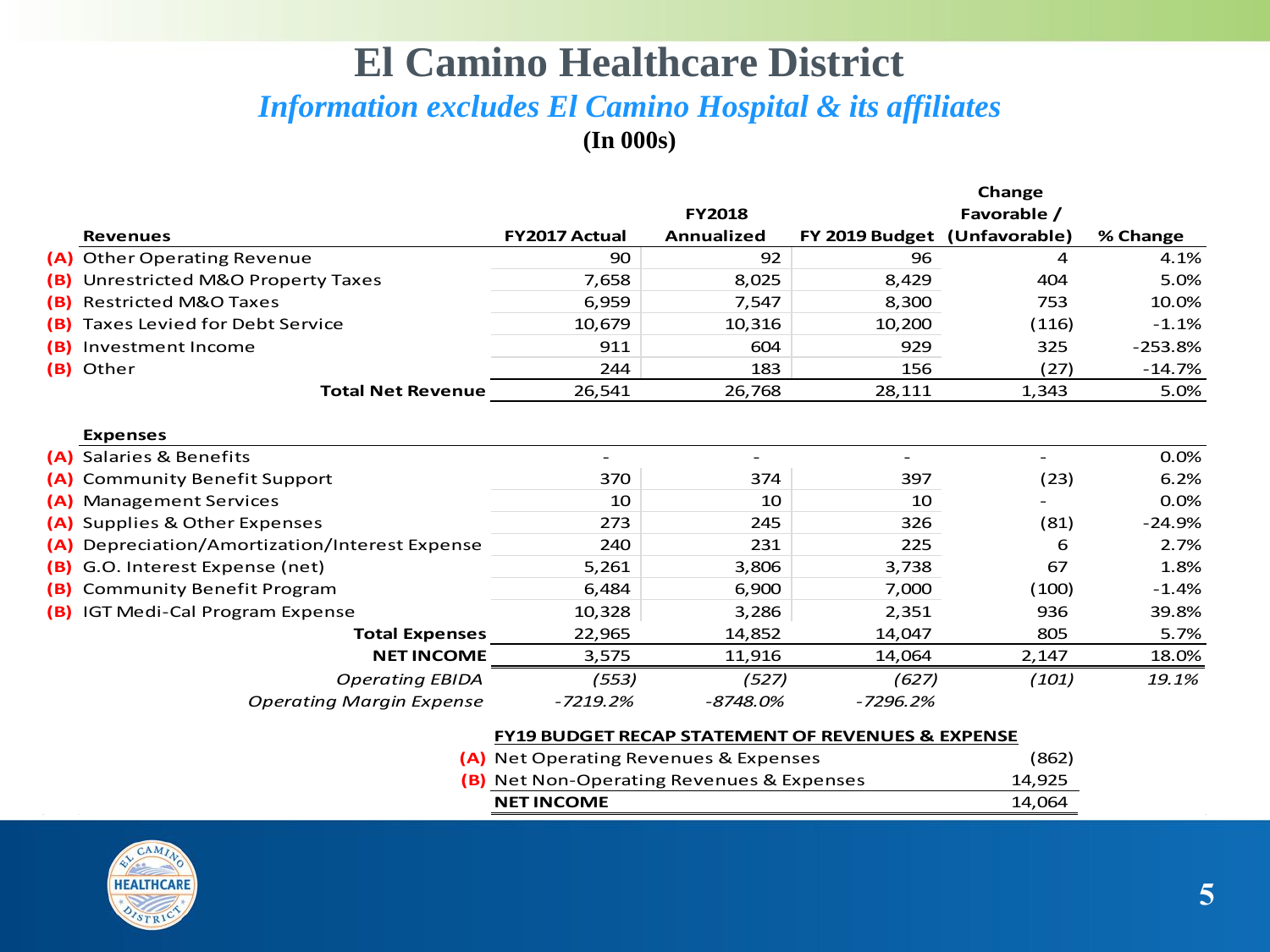# **El Camino Healthcare District**

#### **Statement of Fund Balance Activity for Budget 2019**

*Information excludes El Camino Hospital & its affiliates*

(In 000s)

## **UNRESTRICTED FUND ACTIVITY BALANCE**

Projected Opening Balance at 7/1/2018 \$50,332

Budgeted Net Income for FY2019 14,064

Transfer to ECH for Capital Outlay Projects (Women's Hospital) (13,133)

## **PROJECTED ENDING BALANCE @ 6/30/2019 \$51,263**

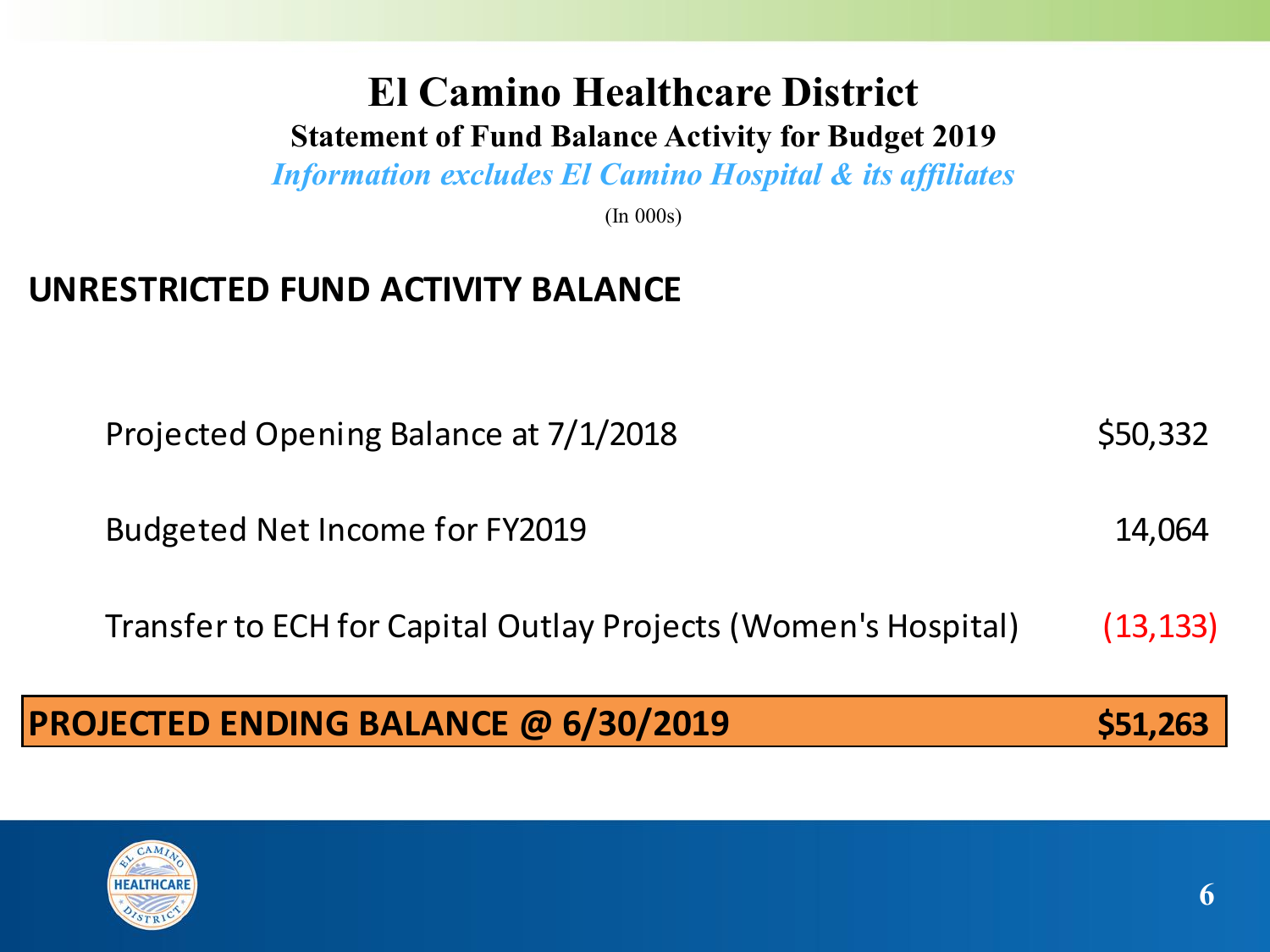## **El Camino Healthcare District Sources & Uses of Tax Receipts (\$Thousands) Budget for 2019**

| <b>Sources of District Taxes</b>                                           |          |
|----------------------------------------------------------------------------|----------|
| (1) Maintenance and Operation and Government Obligation Taxes              | \$26,929 |
| (2) Redevelopment Agency Taxes                                             | 156      |
| <b>Total District Tax Receipts</b>                                         | \$27,085 |
| <b>Uses Required Obligations / Operations</b>                              |          |
| (3) Government Obligation Bond (Principal & Interest & Surplus)            | \$10,200 |
| Total Cash Available for Operations, CB Programs, & Capital Appropriations | 16,885   |
| (4) Capital Appropriation Fund - Excess Gann Initiative Restricted*        | 8,300    |
| Subtotal                                                                   | 8,585    |
| (5) Operating Expenses                                                     | 733      |
| <b>Subtotal</b>                                                            | 7,852    |
| (6) Capital Replacement Fund (Park Pavilion)                               | 300      |
| <b>Funds Available for Community Benefit Program</b>                       | \$7,552  |
| *Gann Limit Calculation for FY2019                                         | \$8,429  |

| $(1)$ M&O and G.O. Taxes       | • Cash receipts from the 1% ad valorem property taxes and Measure D taxes                                                                                  |
|--------------------------------|------------------------------------------------------------------------------------------------------------------------------------------------------------|
| (2) Redevelopment Agency Taxes | • Cash receipts from dissolution of redevelopment agencies                                                                                                 |
| (3) Government Obligation Bond | • Levied for debt service                                                                                                                                  |
| (4) Capital Appropriation Fund | • Excess amounts over the Gann Limit are restricted for use as capital                                                                                     |
| (5) Operating Expenses         | • Expenses incurred in carrying out the District's day-to-day activities                                                                                   |
| (6) Capital Replacement Fund   | • Fund to ensure that the District has adequate resources to fund repair and<br>replacement of its capital assets (Park Pavilion at 130% of original cost) |

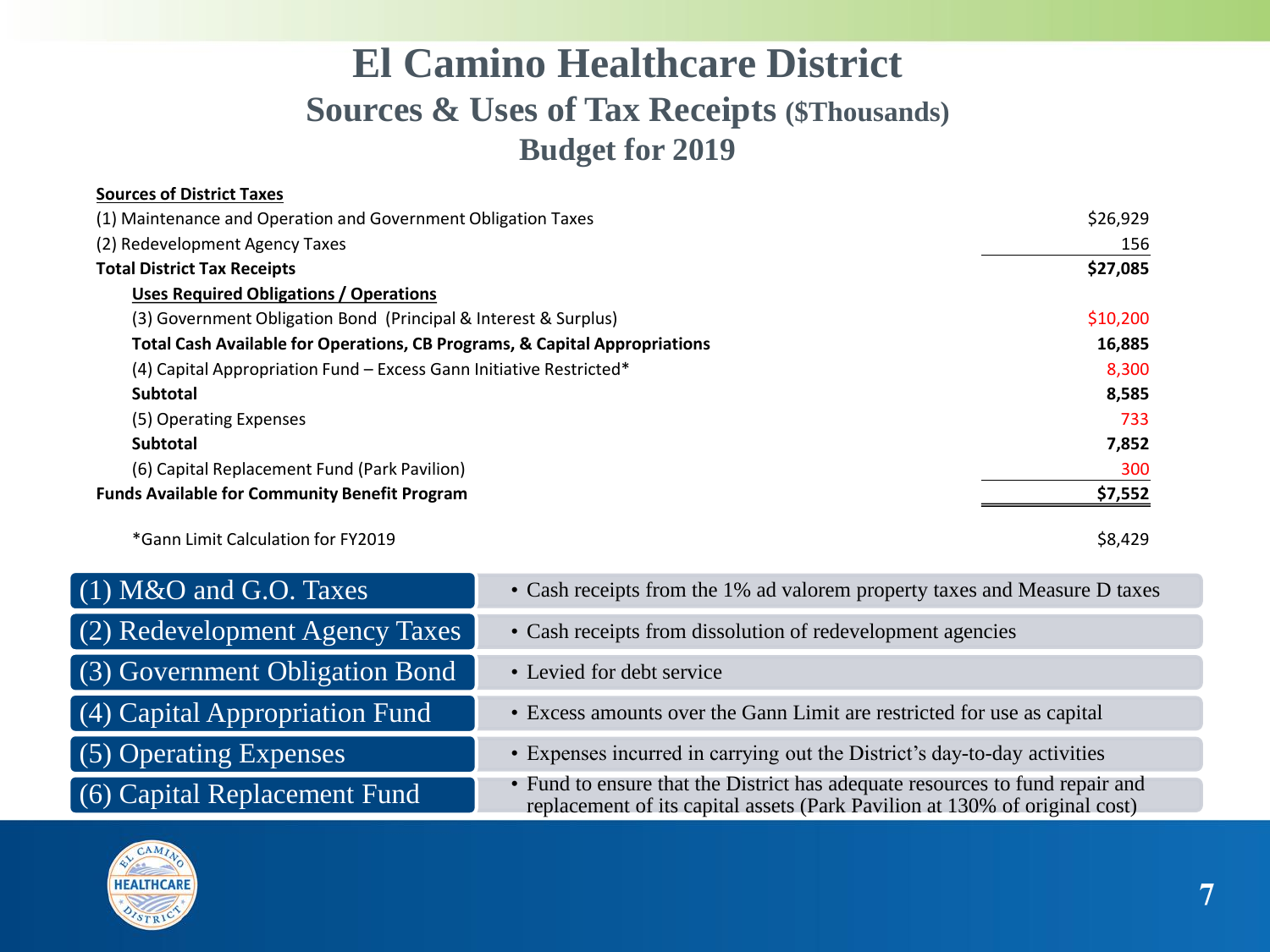# **El Camino Healthcare District - CONSOLIDATED**

**(In 000s)**

|                                    | <b>Standalone</b> | <b>El Camino</b><br>Hospital | <b>El Camino</b><br>Hospital<br><b>Affiliates</b> | <b>Total</b> |
|------------------------------------|-------------------|------------------------------|---------------------------------------------------|--------------|
| <b>REVENUES</b>                    |                   |                              |                                                   |              |
| Net Patient Service Revenue        | \$0               | \$914,910                    | \$2,263                                           | \$917,172    |
| <b>Other Operating Revenue</b>     | 96                | 36,360                       | 15,261                                            | 51,717       |
| <b>Total Net Revenue</b>           | 96                | 951,269                      | 17,524                                            | 968,889      |
| <b>EXPENSES</b>                    |                   |                              |                                                   |              |
| Salaries & Benefits                | $\mathbf 0$       | 509,909                      | 6,659                                             | 516,568      |
| Supplies & Other Expenses          | 733               | 275,479                      | 28,834                                            | 305,046      |
| Interest                           | 0                 | 7,686                        | 0                                                 | 7,686        |
| Depreciation/Amortization          | 225               | 52,857                       | 387                                               | 53,469       |
| <b>TOTAL EXPENSES</b>              | 958               | 845,930                      | 35,881                                            | 882,769      |
| <b>OPERATING INCOME</b>            | (\$862)           | \$105,339                    | ( \$18, 357)                                      | \$86,121     |
| Non Operating Income               | 14,925            | 4,817                        | 20,667                                            | 40,409       |
| <b>NET INCOME</b>                  | \$14,064          | \$110,156                    | \$2,311                                           | \$126,530    |
| <b>Operating EBIDA</b>             | (637.2)           | 165,882                      | (17, 969)                                         | 147,276      |
| <b>EBIDA Margin Percentage</b>     | (664.2%)          | 17.4%                        | (102.5%)                                          | 15.2%        |
| <b>Operating Margin Percentage</b> | (898.4%)          | 11.1%                        | (104.8%)                                          | 8.9%         |

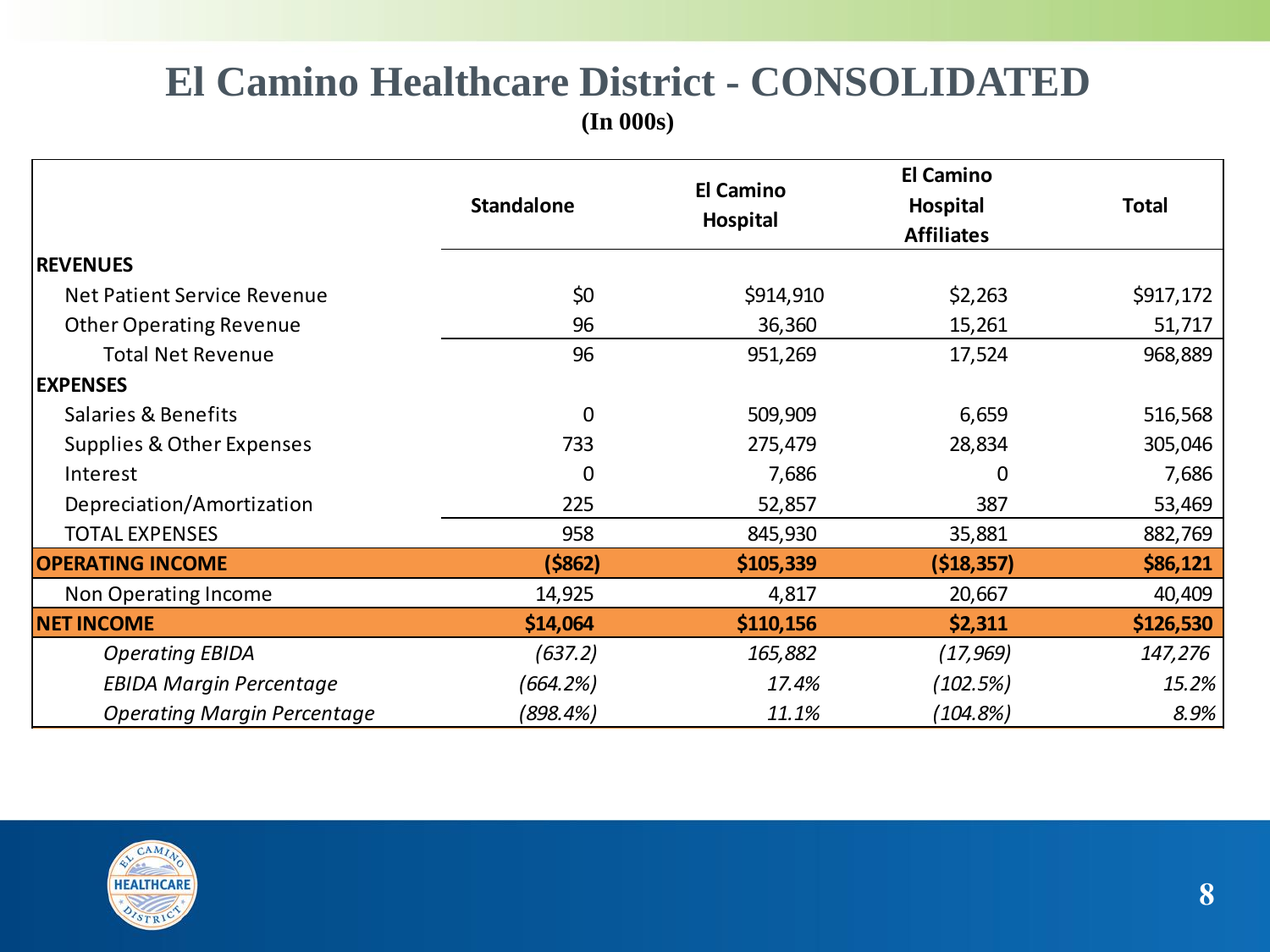### **El Camino Healthcare District - CONSOLIDATED (In 000s)**

|                                    | <b>FY2017</b><br><b>Actual</b> | <b>FY2018</b><br>Annualized | FY2019<br><b>Budget</b> | Change<br>Favorable/<br>(Unfavorable) | % Change   |
|------------------------------------|--------------------------------|-----------------------------|-------------------------|---------------------------------------|------------|
| <b>REVENUES</b>                    |                                |                             |                         |                                       |            |
| Net Patient Service Revenue        | 832,647                        | 885,848                     | 917,172                 | 31,324                                | 3.5%       |
| <b>Other Operating Revenue</b>     | 42,999                         | 44,829                      | 51,717                  | 6,888                                 | 15.4%      |
| <b>Total Net Revenue</b>           | 875,646                        | 930,678                     | 968,889                 | 38,211                                | 4.1%       |
| <b>EXPENSES</b>                    |                                |                             |                         |                                       |            |
| Salaries & Benefits                | 453,365                        | 477,646                     | 516,568                 | (38, 922)                             | (7.5%)     |
| Supplies & Other Expenses          | 263,157                        | 271,303                     | 305,046                 | (33, 742)                             | (11.1%)    |
| Interest                           | 1,709                          | 5,831                       | 7,686                   | (1,855)                               | (24.1%)    |
| Depreciation/Amortization          | 48,210                         | 49,709                      | 53,469                  | (3,760)                               | (7.0%)     |
| <b>TOTAL EXPENSES</b>              | 766,441                        | 804,490                     | 882,769                 | (78, 279)                             | (8.9%)     |
| <b>OPERATING INCOME</b>            | 109,205                        | 126,188                     | 86,120                  | (40,068)                              | 46.5%      |
| Non Operating Income               | 68,026                         | 72,818                      | 40,409                  | 32,409                                | (44.5%)    |
| <b>NET INCOME</b>                  | 177,232                        | 199,006                     | 126,529                 | (72, 476)                             | (36.4%)    |
| <b>Operating EBIDA</b>             | 159,124                        | 181,728                     | 147,275                 | (34, 453)                             | $(19.0\%)$ |
| <b>EBIDA Margin Percentage</b>     | 18.2%                          | 19.5%                       | 15.2%                   |                                       |            |
| <b>Operating Margin Percentage</b> | 12.5%                          | 13.6%                       | 8.9%                    |                                       |            |

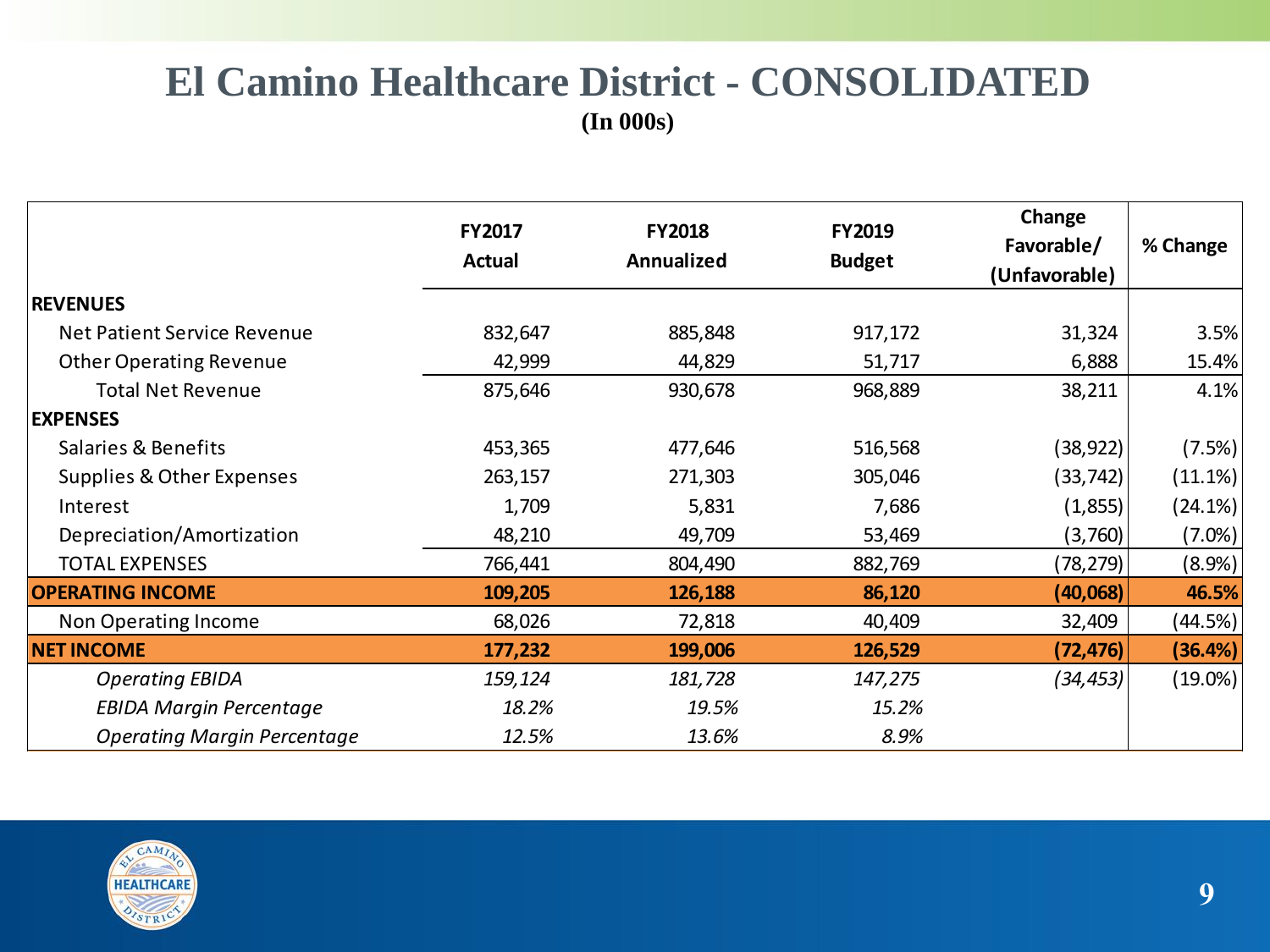## **El Camino Healthcare District Consolidated Capital Budget**

**Note: There are no plans to expend capital at the District level in Fiscal Year 2019. All capital spending is budgeted to occur at El Camino Hospital and its affiliates**

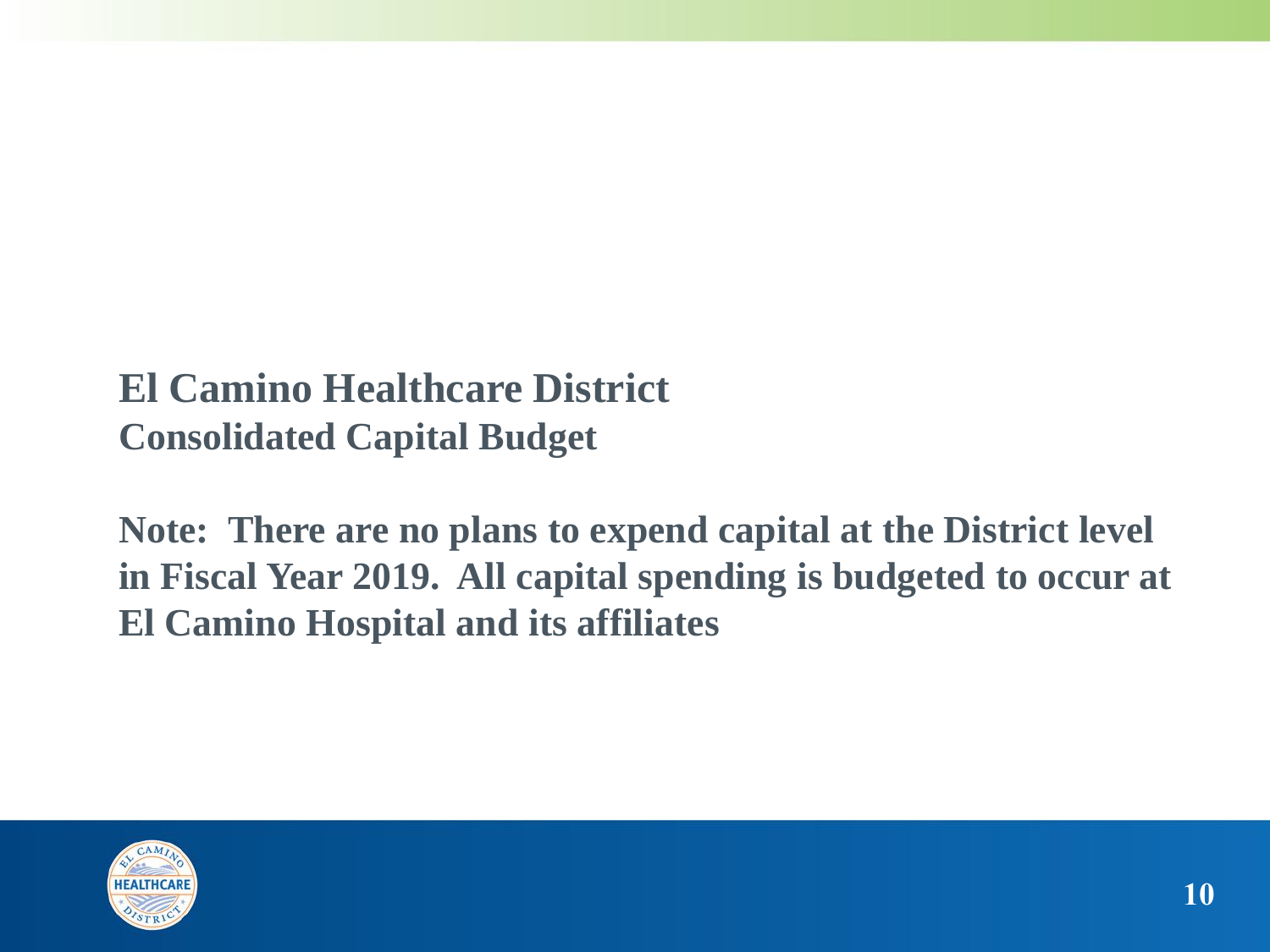### **FY 2019 Capital Spending Trend (In 000s)**

|                                    | <b>Actual</b> | <b>Actual</b> | <b>Actual</b> | <b>Actual</b> | <b>Projected</b> | <b>Budget</b>            |
|------------------------------------|---------------|---------------|---------------|---------------|------------------|--------------------------|
| <b>Capital Spending (in 000's)</b> | <b>FY2014</b> | <b>FY2015</b> | <b>FY2016</b> | <b>FY2017</b> | <b>FY2018</b>    | <b>FY2019</b>            |
| <b>EPIC</b>                        | 6,838         | 29,849        | 20,798        | 2,755         | 1,922            | $\overline{\phantom{0}}$ |
| IT Hardware / Software Equipment   | 2,788         | 4,660         | 6,483         | 2,659         | 12,238           | 19,732                   |
| Medical / Non Medical Equipment*   | 12,891        | 13,340        | 17,133        | 9,556         | 14,275           | 11,206                   |
| Facilities                         | 36,044        | 38,940        | 52,326        | 82,953        | 128,030          | 279,450                  |
| <b>GRAND TOTAL</b>                 | 58,561        | 86,789        | 96,740        | 97,923        | 156,465          | 310,388                  |

K:\Finance\FM S\_Dept\Common\BUDGET\BUD19\Capital\Presentations\[CIP Capital Spend Summary FY 11 through FY 17 FINAL\_071717 for 05072018 MD M eeting v2.xlsx]FY18 CAPITAL TREN

- FY 19 Facility plan includes completion of IMOB and Behavioral projects
- IT budget includes ERP project

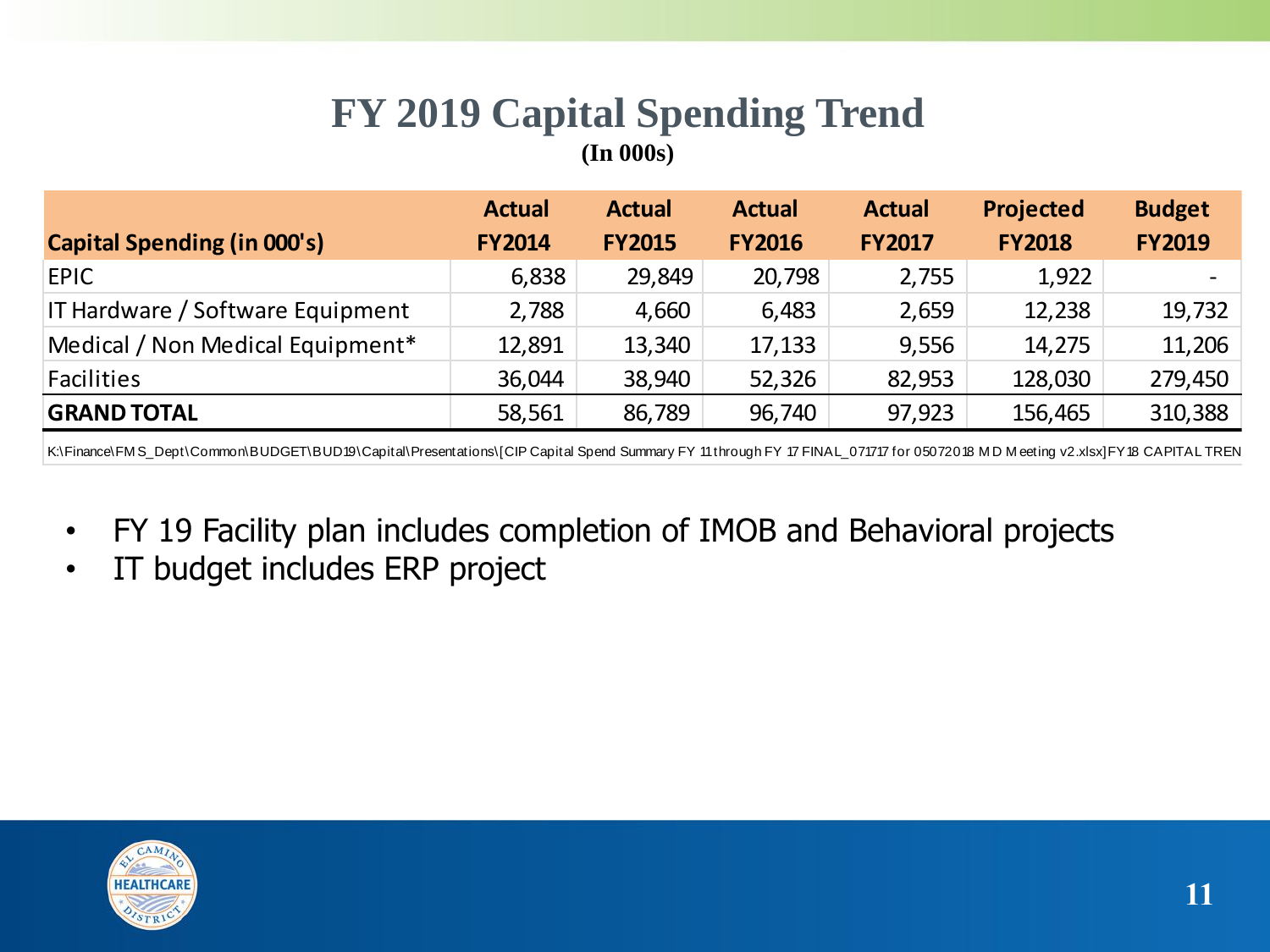## FY 2019 Capital Request Detail (in thousands) Facilities MV – Page 1/2

|                                                       | <b>Total Project</b><br>Cost | <b>Spent Through</b><br><b>FY18</b> | FY-19 Proj<br>Spend | <b>Cumulative thru</b><br><b>FY 19</b> |
|-------------------------------------------------------|------------------------------|-------------------------------------|---------------------|----------------------------------------|
| <b>Mountain View Campus Master Plan Projects</b>      |                              |                                     |                     |                                        |
| Integrated Medical Office Building                    | 302,100                      | 110,279                             | 150,000             | 260,279                                |
| North Dr Parking Structure Expansion                  | 24,500                       | 23,937                              |                     | 23,937                                 |
| <b>BHS Replacement</b>                                | 96,100                       | 43,081                              | 45,000              | 88,081                                 |
| Womens Hosp Expansion                                 | 135,000                      | 3,371                               | 10,000              | 13,371                                 |
| Demo Old Main & Related Site Work                     | 30,000                       |                                     | 2,000               | 2,000                                  |
| <b>CUP Upgrades</b>                                   | 9,000                        | 8,170                               | 800                 | 8,970                                  |
| <b>Sub-Total Mountain View Master Plan Projects</b>   | 596,700                      | 188,839                             | 207,800             | 396,639                                |
|                                                       |                              |                                     |                     |                                        |
| <b>Mountain View Other Capital Projects</b>           |                              |                                     |                     |                                        |
| Womens Hosp NPC Closeout                              | 627                          | 585                                 |                     | 585                                    |
| <b>Patient Family Residence</b>                       | 6,500                        | 500                                 | 6,000               | 6,500                                  |
| Imaging Equipment Replacement (Imaging Dept. Only)    | 20,700                       |                                     | 6,000               | 6,000                                  |
| IR / Cath Lab Equipment Replacement (5 or 6 Rooms)    | 19,400                       |                                     | 5,000               | 5,000                                  |
| <b>Facilities Planning Allowance</b>                  | 500                          |                                     |                     |                                        |
| ED Remodel Triage / Psych Observation                 | 5,000                        | 249                                 | 4,600               | 4,849                                  |
| Nurse Call System Upgrade                             | 2,400                        |                                     | 2,400               | 2,400                                  |
| Workstation Inventory replacement                     | 2,000                        |                                     | 2,000               | 2,000                                  |
| <b>Flooring Replacement</b>                           | 1,600                        | 100                                 | 1,500               | 1,600                                  |
| <b>Emergency Sanitary &amp; Water Storage</b>         | 1,500                        | 223                                 | 1,250               | 1,473                                  |
| Willow Pavilion FA Sys and Equip Upgrades             | 1,000                        |                                     | 1,000               | 1,000                                  |
| Site Signage & Other Improvements                     | 1,250                        | 250                                 | 1,000               | 1,250                                  |
| <b>Various Relocation Projects</b>                    | 800                          |                                     | 800                 | 800                                    |
| CT Equipment Replacement @ Radiation Oncology         | 815                          | 20                                  | 780                 | 800                                    |
| MOB Upgrades (MV Campus) FY-19                        | 1,000                        |                                     | 700                 | 700                                    |
| New Main Lab Upgrades                                 | 3,100                        | 2,800                               | 300                 | 3,100                                  |
| MV Equipment & Infrastructure Upgrades (19)           | 600                          |                                     | 250                 | 250                                    |
| <b>Sub-Total Mountain View Other Capital Projects</b> | 68,793                       | 4,727                               | 33,580              | 38,307                                 |